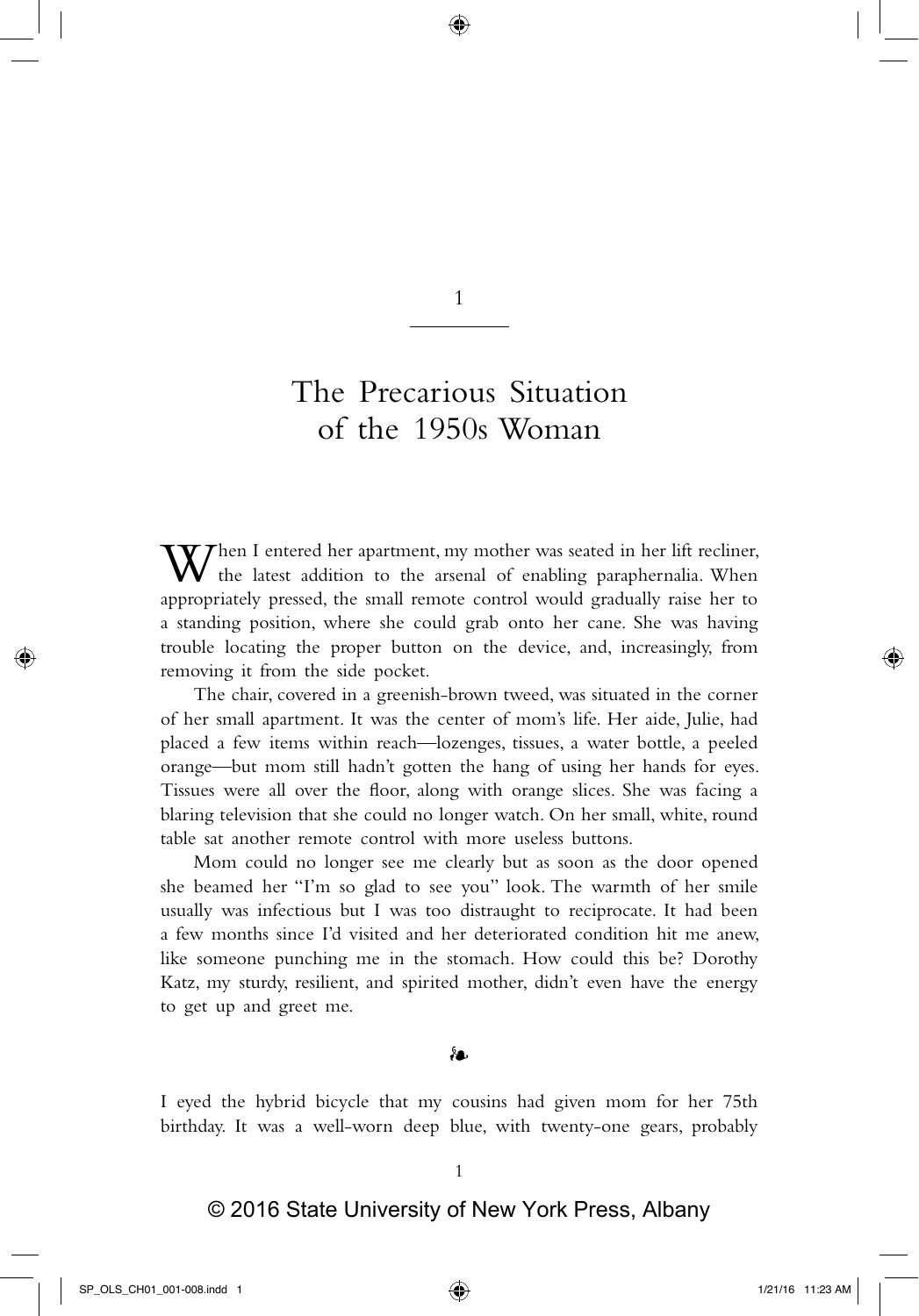overkill for the endless flat terrain of Hollywood, Florida, where she lived. She already had a racing bicycle and a mountain bike crammed into her tiny apartment. During her youth in New York City, Dottie had always delighted in the freedom of riding around the neighborhood, hair blowing in the wind. She wore a helmet only in her later years.

As a child of poor Eastern European immigrant parents, and the youngest of nine siblings, she had never actually owned a bicycle. But my everresourceful mother told me that she often "borrowed" one for the day. When I asked her to clarify, she just chuckled. "In those days we often 'borrowed' things." She particularly relished pedaling to her favorite basketball court and watching the boys play. Occasionally she would "borrow" one of their balls and practice her shots. "I was good," she said. "I rarely missed. They were surprised that a girl could play so well." Later on, some girlfriends would join in and they even challenged the boys. Mom and dad had met on the basketball court when she was sixteen.

She gave up riding after Denise, Anne, and I were born. "Too busy for bicycles," she told me recently. "Taking care of three children was a full-time job." She promptly added, "No, four. Your dad was always so needy."

Nevertheless, she had bought a bike for me, basic black with no shifts. Mom would periodically use it to cycle up and down the sidewalk of our apartment building in the Bronx. At nine years old, I had been too embarrassed to notice the elation on her face. I'm not sure if anyone else censured her but I knew that none of the other respectable middle-class mothers rode bicycles. After all, it was the 1950s.

Dorothy Katz, like others of her ilk, conformed to the mores of the day. She nearly always wore dresses, sometimes a skirt and blouse, even when vacuuming, washing and drying the dishes (which she did without our help), cleaning our rooms, and making the beds. Our family had a "magic spot," a clothes hamper, where we dropped our dirty garments—they presently appeared clean and pressed in our drawers. Since we didn't have a washer and dryer, mom hauled everything to the laundromat once a week.

In the evenings, while the family sat around one of the first television sets in the nation, she ironed our clothes. Mom even pressed our sheets, something I never appreciated until I crawled into the wrinkled bedding in my own first apartment. She shopped every day and cooked our meals. She never packed a lunch box for us. Similar to many other mothers, she always had food and snacks waiting for us at home; few young children stayed at school for the midday meal.

2 | Elder Care Journey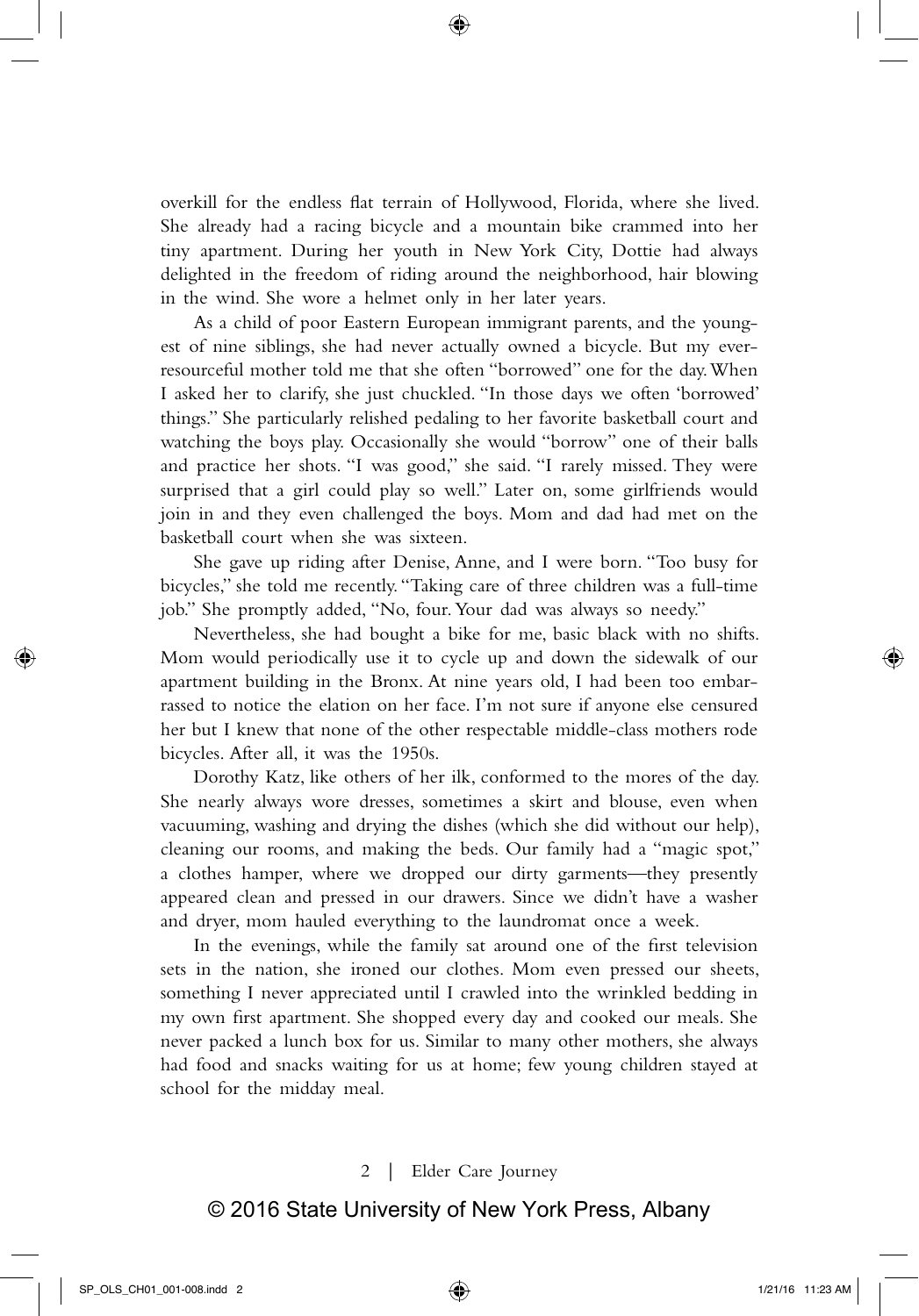We had lived in a tiny three-room apartment in the Bronx until I was thirteen. The three girls squeezed into one bedroom, whereas the living room served as my parents sleeping quarters. The family had been ecstatic when we graduated to five rooms in the same building. As the eldest I now had my own space, which my sisters forever resented. Even then we were cramped but didn't realize it.

My mother had dreamed of moving to Levittown, in Long-Island, and my uncle drove us there a few times to check out available places. We didn't have a car. The mass-produced, identical dwellings in this suburban development, complete with white picket fences, small manicured front lawns and modern kitchens, had looked like heaven to my sisters and I. And dad qualified for a VA loan guarantee under the GI Bill. But he balked, probably because he dreaded the responsibility of homeownership. Dad was the head of the household and that was that. Only years later did his three daughters, attired in jeans, tie-dyed T-shirts, and high leather boots, dismiss these tract housing as bourgeois, namely Pete Seeger's "Little boxes made of ticky-tacky . . . little boxes all the same." To say the least, we were much less disappointed about having stayed in our tiny Bronx apartment.

Although a stay-at-home mom for many years, Dottie had not exactly been a June Cleaver. She obeyed most of the rules of her era but had a rebellious streak. Her dresses were selected mostly for comfort rather than style, even during those infrequent occasions when my parents went out together. Instead of the fashionable high-heeled pumps, mom preferred saddle shoes.

At five feet, eight inches and roughly 170 pounds, with broad shoulders and ample breasts, she was sturdily built. Mom had beautiful greenish-brown eyes that were nearly always covered with plain Cat-Eye glasses. She never powdered her face, wore eye makeup, or polished her nails, though she did apply the obligatory lipstick. She rarely went to the beauty parlor or used curlers. My mother generally just brushed through her medium brown wavy hair and let it fall into place.

Dad had been more conventional, both in appearance and attitude. An electrical engineer, he wanted to fit in. Sol Katz epitomized the "IBM look," a company he eventually would work for during the last year of his life. I remember an occasion when I met him at his office, probably around 1966. Every one of his coworkers looked alike: dark pin-striped suits, white button-down shirts, striped rep ties, and shiny wing-tipped shoes. His hair, prematurely white, like the others was cropped close to the scalp in a crew cut.

The Precarious Situation of the 1950s Woman | 3

# © 2016 State University of New York Press, Albany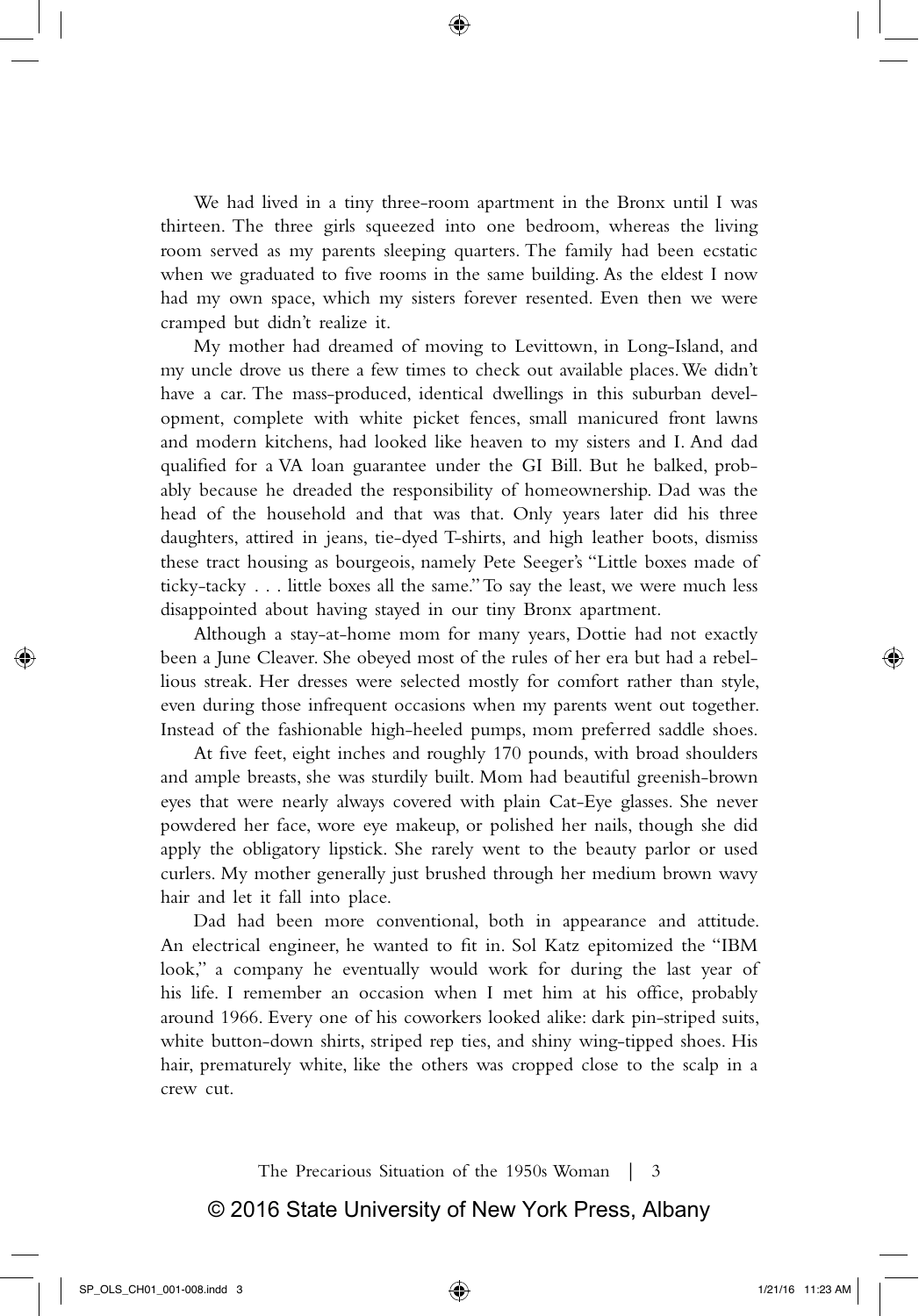By then, my sisters and I were haranguing him to let his hair grow longer but dad was too much of a traditionalist. He was not very political but his response to protesters of the Vietnam War was typically die-hard patriotic. "Love it or leave it," he would say to my college friends, chanting the conservative slogan of the day. Mom was more supportive of the demonstrators, probably because she liked to be in tune with her children. She was highly responsive to our growing radicalism. However, I don't ever remember her reading a newspaper or even watching current events on TV.

For most of my high school and college years I was in constant combat with dad, often over my unconventional outlook. Much to his consternation, I immediately absorbed the progressive views of my classmates at the High School of Music and Art, in Manhattan, which I attended from1959 to 1963. It was not mainly the politics, however, that irritated him. Rather, it was my stocking-less feet, sandals, wide bell-bottom jeans, casual T-shirts, and work shirts, although such attire increasingly appealed to mom. Even so, she continued to conform to the stodgy dress code of the day.

My father and mother fought as well. He had a raging temper that could be triggered by the smallest incident. They argued over everything, especially mom's attentiveness to us. I think he sometimes felt left out, like a little kid barred from an exclusive club. I could hear them at night, spitting anger at each other. Dottie was not a pushover, which probably escalated dad's fury.

In spite of everything we were a tight-knit family because my mother would have it no other way. Every weekend we took long walks to the Botanical Gardens or some other park, where we devoured the generous assortment of deli sandwiches, pickles, coleslaw, potato salad, and desserts that she conscientiously packed for the excursion. I drifted a bit in high school and even more in college, even though I lived at home during those years.

My father's modest income had been expected to support the whole family—and it did. There were a few extras, such as music lessons, but the budget was tight. Mom controlled the money, which he dutifully handed over to her every payday. He worked hard, car-pooling to Long Island five days a week. When he arrived home in the evening, exactly at 5 o'clock, dad expected his dinner to be ready, which my mother supplied in ample portions. And we were required to be at the table as well, although that was more likely to meet my mother's needs.

When my youngest sister, Anne, was in third grade mom found a parttime job, first selling *World Book Encyclopedia*s and later *Parents Magazine*. She worked for "pin money" we were informed, a commonplace symbolic gesture

Elder Care Journey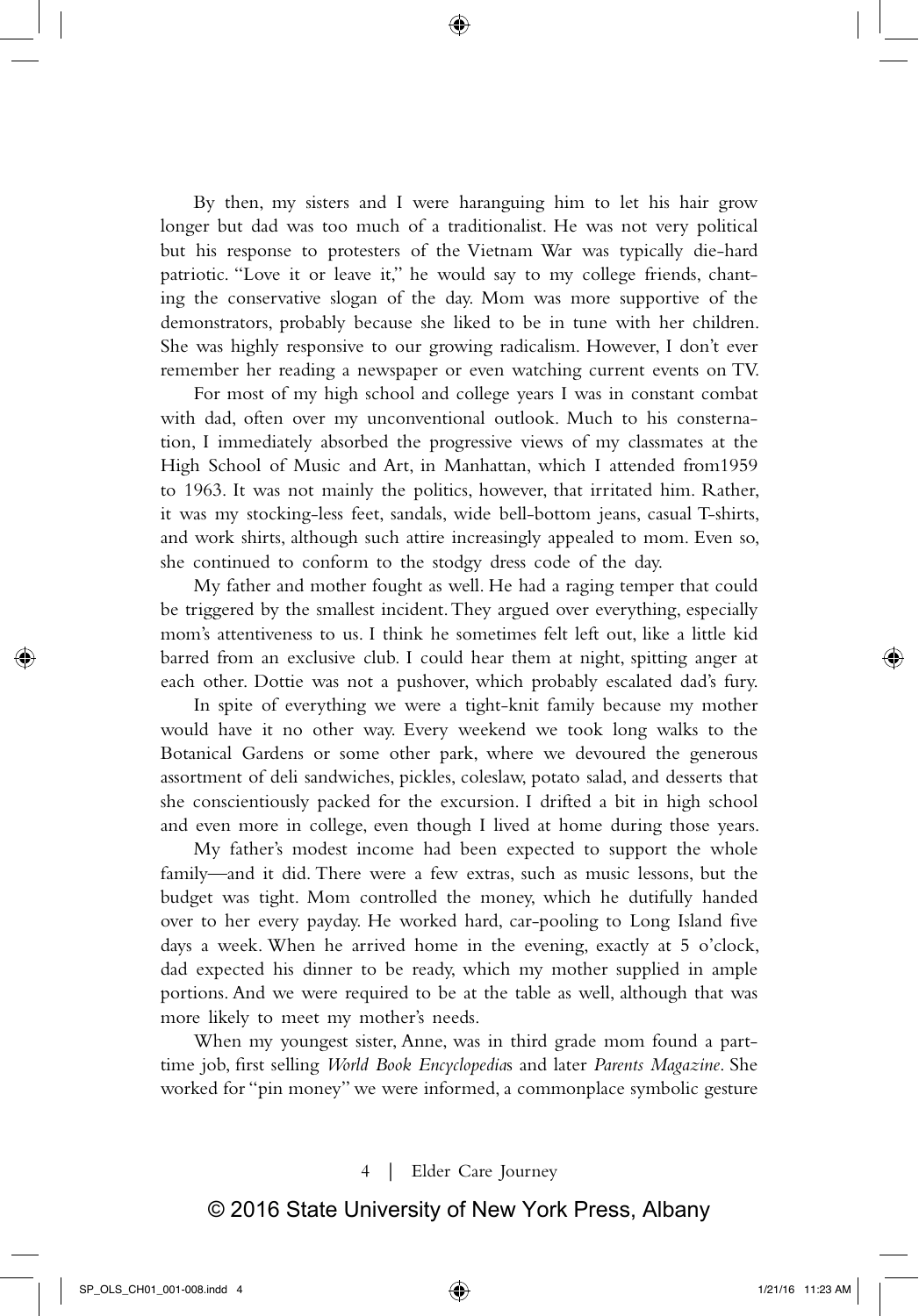intended to reinforce the father's role as family breadwinner. Yet dinner was still always punctual as were the expectations for us to be there. Mom rushed in at 3:30 and, after soothing herself with a hot shower, prepared the meal. The extra money, though relatively negligible, allowed Dottie to indulge her girls with a few "nonessentials."

Then in 1967, my senior year of college, dad suddenly died. He had been having heart palpitations for a while. When we went for a walk together he had to stop, rest, and regain his breath. My boyfriend's brother, a physician, had given me the name of a cardiologist and, with great persistence, I convinced dad to make an appointment. The doctor gave him a prescription for nitroglycerin, the only makeshift remedy available during those years. Every time he felt the excruciating pain across his chest, which was more and more often, he would grab for the medicine. Unknowingly to us, it treated just the symptoms, and his heart disease progressed unabated. One Saturday night, while I waited anxiously in bed for my parents to return home—it was 4 o'clock in the morning—mom arrived, sobbing. His death was fast and painless, something I later learned to be grateful for. My father was only forty-five years old.

We now had no income except for mom's "pin money" job. Even worse, my parents had spent dad's retirement pension, to make ends meet, when he was unemployed during 1965. After over a decade of working for the Sperry Rand Corporation, he was laid off because his division had lost a lucrative government defense contract. The company gave him his retirement accumulations, just enough to sustain the family for a year. Nothing was left. There wasn't any life insurance either. Insurance salesmen had periodically come to our apartment but my parents said they couldn't manage the high monthly premiums. I rather think that dad had been superstitious and was afraid that if he did buy a policy he would die.

Mom grieved pretty hard. Sol had been her companion since she was sixteen and now she was on her own, with two teenagers and me. Yet she didn't have the luxury to let her anguish interfere with the realty of our financial situation. As with many women of the 1950s, mom was intelligent, in a street-wise sort of way, but had no marketable skills. She barely completed high school before getting married.

Dad's current employer, IBM, gave us \$3,000 as a death benefit. Dottie was forceful and decisive: the family would use the money to piece together a counterculture shop in order to engage her girls. We rented an empty store and called it the "Out of the Way" place; nearby retailers dubbed it "The

The Precarious Situation of the 1950s Woman | 5

# © 2016 State University of New York Press, Albany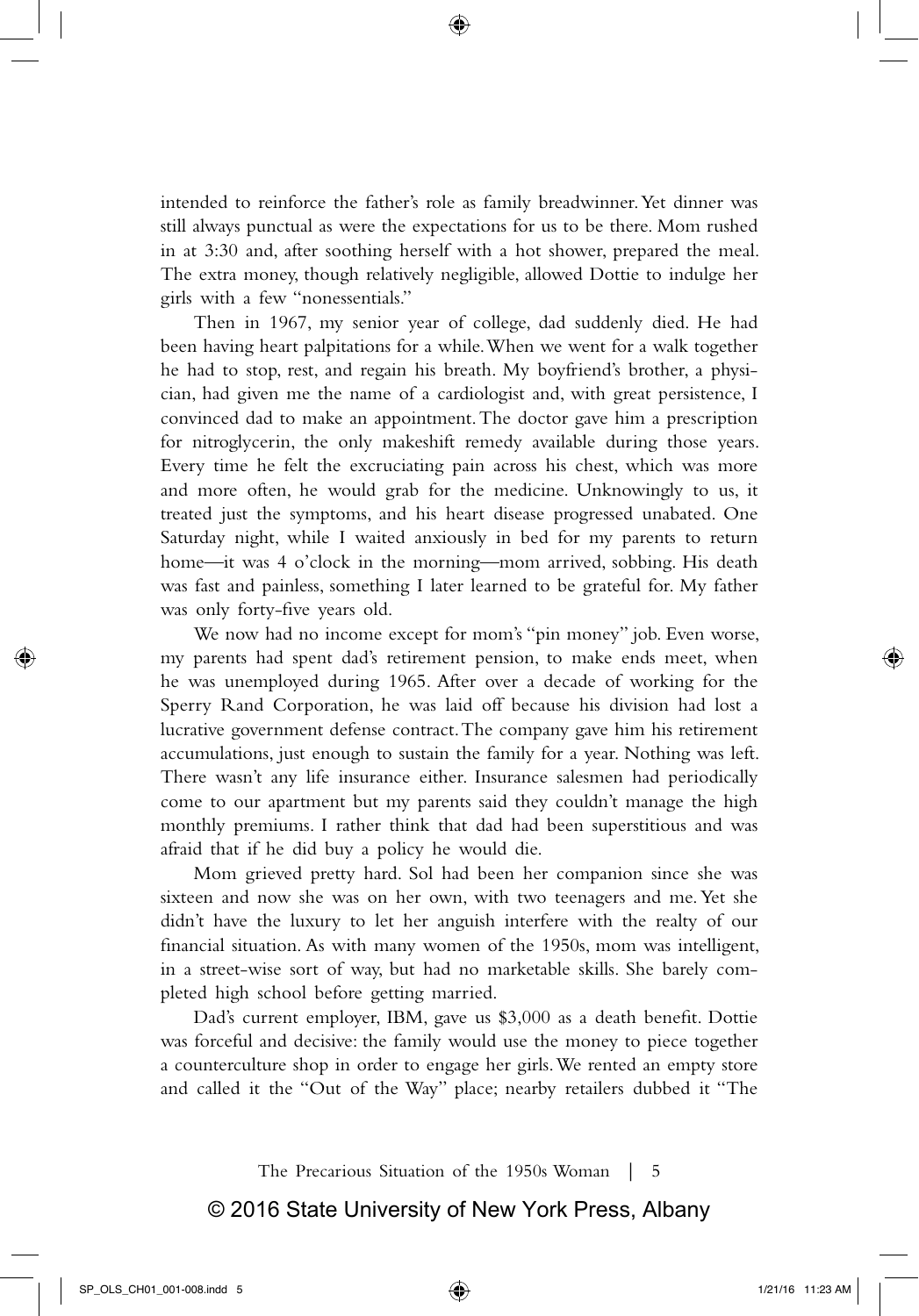Mud Pie"! My sisters, our respective boyfriends, and mom purchased inexpensive wooden crates, painted them black and white, and designed displays. We had to use countless coats of paint since, unbeknownst to us, the crates were porous. Denise and Anne, though only sixteen and fourteen, respectively, were both talented artists and produced much of the initial inventory: earrings, crepe paper flowers, decorations, tie-died T-shirts, peasant blouses, beaded necklaces, head bands, hand-painted posters and cards, and brightly colored candles. As money trickled in, mom acquired a huge glass counter and gradually purchased a wide variety of avant-garde items, including silver rings and necklaces.

My mother mourned dad's death for years while simultaneously blossoming in her own right. Her dresses and skirts gave way to jeans, and the button-down blouses to T-shirts. She began wearing sandals, love beads around her neck, and the lipstick vanished. She became "mom" to an entire neighborhood, it seemed; young people dropped into the shop just to confide in her. She always had such a "sunny" disposition and optimistic outlook that I dubbed her "Pollyanna."

Dottie decided to take a second chance at homeownership now that she no longer required her husband's permission. After rambling from house to house for a few weeks, real estate agent in tow, she spotted what she viewed as the perfect place. She was excited but nervous and asked me to go with her to the bank. She had already filled out the forms and had the required documents in hand. Managing a house by herself wasn't going to be easy and I admired her spunk in taking on the challenge. What we hadn't foreseen, however, was the loan officer's out-of-hand rejection of her mortgage. After hemming and hawing around for several moments he informed us that they don't lend money to single women. She needed someone with sufficient resources, clearly not me, to cosign for her. I protested. After all, mom had saved enough for the requisite 20 percent down payment. It soon became clear, after trying a second bank, that my mother would not get a mortgage without a cosigner. Adamant about not relying on her sisters or brothers, she abandoned the effort.

But she managed to purchase a new car, paying for it outright. She traded in the bronze Plymouth Belvedere, which Dorothy and Sol had bought on time payments during the last year of dad's life. It had been an exciting experience for my parents since neither of them had ever owned an automobile before. But it was mom who loved being behind the wheel and, despite the usual norm, became the sole driver; dad navigated. Her new

6 | Elder Care Journey